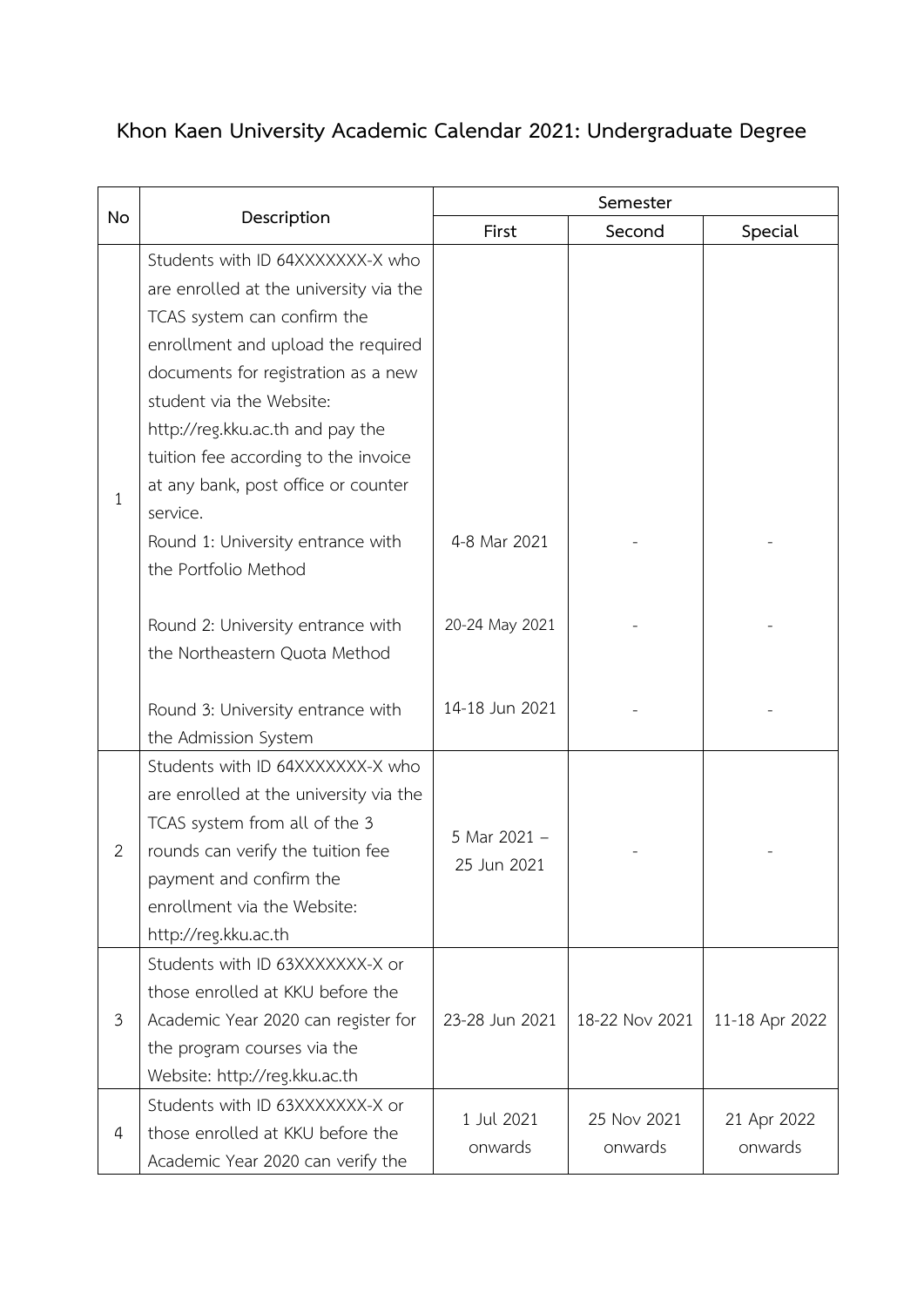| No             | Description                           | Semester      |                             |                |
|----------------|---------------------------------------|---------------|-----------------------------|----------------|
|                |                                       | First         | Second                      | Special        |
|                | information on the course             |               |                             |                |
|                | registration via the Website:         |               |                             |                |
|                | http://reg.kku.ac.th                  |               |                             |                |
|                | Students with ID 63XXXXXXX-X or       |               |                             |                |
|                | those enrolled at KKU before the      |               |                             |                |
|                | Academic Year 2020 can modify and     |               | 25 Nov 2021 -<br>1 Dec 2021 | 21-27 Apr 2022 |
|                | confirm the course registration, and  |               |                             |                |
| 5              | maintain their status via the         | 1-7 Jul 2021  |                             |                |
|                | Website: http://reg.kku.ac.th, print  |               |                             |                |
|                | the invoice and make the payment      |               |                             |                |
|                | at any bank, post office or counter   |               |                             |                |
|                | service.                              |               |                             |                |
|                | Students with ID 63XXXXXXX-X can      |               | 26 Nov 2021 -<br>3 Dec 2021 | 22-29 Apr 2022 |
| 6              | verify the information on tuition fee | 2-9 Jul 2021  |                             |                |
|                | payment and course registration via   |               |                             |                |
|                | the Website: http://reg.kku.ac.th     |               |                             |                |
|                | Dormitory check-in for students with  | 4 Jul 2021    | 6 Dec 2021                  | 1 May 2022     |
|                | ID 63XXXXXXX-X and those enrolled     |               |                             |                |
| $\overline{7}$ | at KKU before the Academic Year       |               |                             |                |
|                | 2020                                  |               |                             |                |
| 8              | Dormitory check-in for students with  |               | 6 Dec 2021                  |                |
|                | ID 64XXXXXXX-X                        | 6-7 Jul 2021  |                             | 1 May 2022     |
| 9              | University orientation for students   |               |                             |                |
|                | with ID 64XXXXXXX-X                   | 8 Jul 2021    |                             |                |
|                | Students with ID 64XXXXXXX-X          |               |                             |                |
| 10             | attend the Faculty orientation and    | 9 Jul 2021    |                             |                |
|                | meet the faculty advisor.             |               |                             |                |
|                | Students with ID 64XXXXXXX-X          |               |                             |                |
| 11             | attend the activities for the         | 6-11 Jul 2021 |                             |                |
|                | University Freshman.                  |               |                             |                |
| 12             | Students with ID 64XXXXXXX-X can      |               |                             |                |
|                | register for the program courses via  | 9-11 Jul 2021 |                             |                |
|                | the Website: http://reg.kku.ac.th     |               |                             |                |
| 13             | Students with ID 64XXXXXXX-X can      |               | 18-22 Nov 2021              | 11-18 Apr 2022 |
|                | pre-register for the program courses  |               |                             |                |
|                | via the Website: http://reg.kku.ac.th |               |                             |                |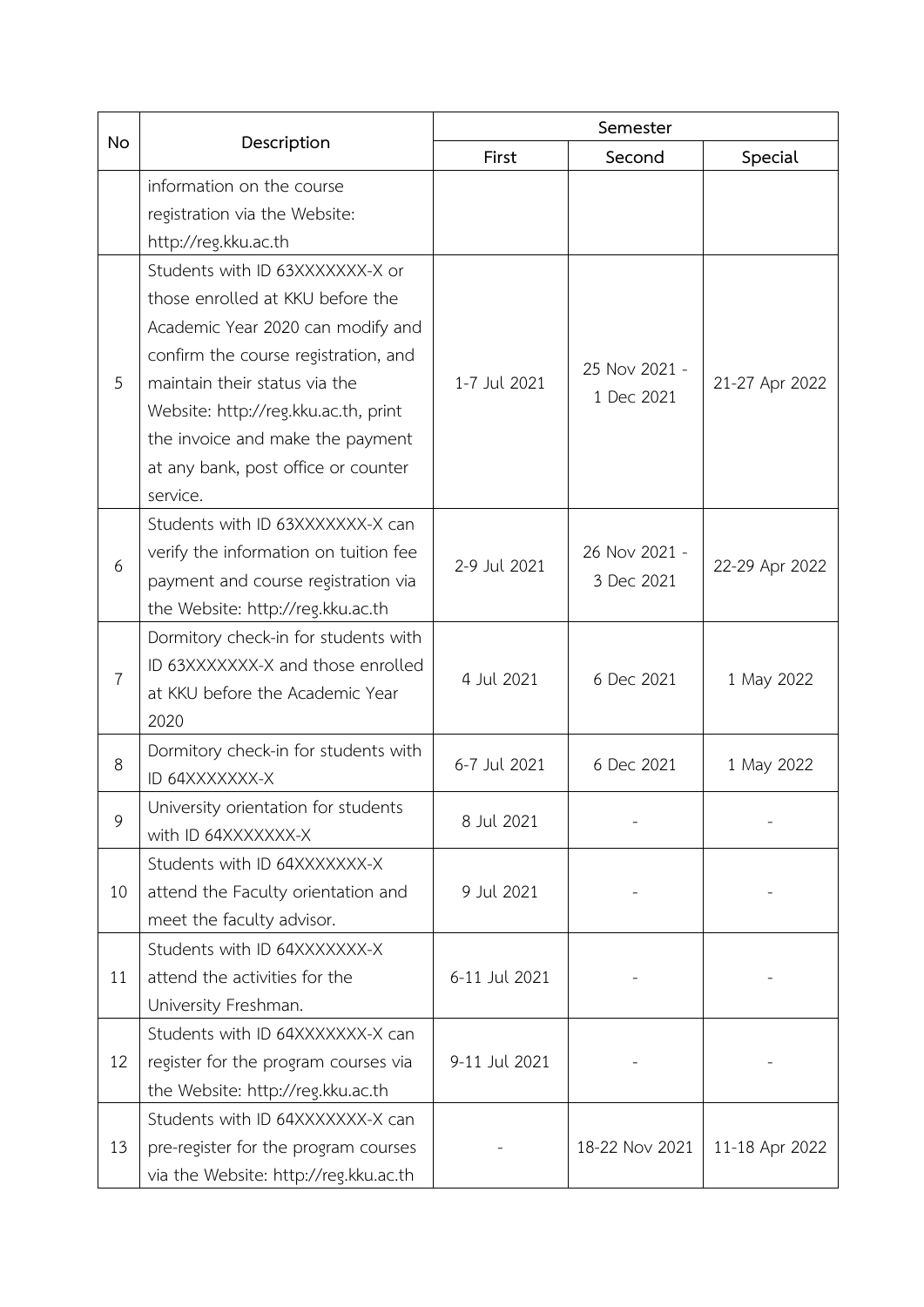| No | Description                             | Semester                    |                             |                |
|----|-----------------------------------------|-----------------------------|-----------------------------|----------------|
|    |                                         | First                       | Second                      | Special        |
| 14 | Students with ID 64XXXXXXX-X can        |                             |                             |                |
|    | verify the information on the course    |                             | 25 Nov 2021                 | 21 Apr 2022    |
|    | pre-registration via the Website:       |                             | onwards                     | onwards        |
|    | http://reg.kku.ac.th                    |                             |                             |                |
|    | Students with ID 64XXXXXXX-X can        |                             | 25 Nov 2021 -<br>1 Dec 2021 | 21-27 Apr 2022 |
|    | make changes or confirm the course      |                             |                             |                |
| 15 | registration via the Website:           |                             |                             |                |
|    | http://reg.kku.ac.th and print the      |                             |                             |                |
|    | invoice.                                |                             |                             |                |
|    | Students with ID 64XXXXXXX-X can        |                             | 25 Nov 2021 -<br>1 Dec 2021 | 21-27 Apr 2022 |
| 16 | pay the tuition fee at any bank, post   |                             |                             |                |
|    | office or counter service.              |                             |                             |                |
|    | Students with ID 64XXXXXXX-X can        |                             |                             |                |
| 17 | verify the information on tuition fee   |                             | 26 Nov 2021 -<br>3 Dec 2021 |                |
|    | payment and course registration via     |                             |                             | 22-29 Apr 2022 |
|    | the Website: http://reg.kku.ac.th       |                             |                             |                |
| 18 | First Day of Semester                   | 12 Jul 2021                 | 7 Dec 2021                  | 2 May 2022     |
|    | Students can make request for late      |                             |                             |                |
|    | enrollment, late maintaining of         |                             |                             |                |
|    | student status, late course             |                             |                             |                |
| 19 | registration via the Website:           | 12-20 Jul 2021              | 7-15 Dec 2021               | 2-5 May 2022   |
|    | http://reg.kku.ac.th, print the invoice |                             |                             |                |
|    | and make the payment at any bank,       |                             |                             |                |
|    | post office or counter service.         |                             |                             |                |
|    | Students can verify the information     |                             |                             |                |
|    | on the late fee payment, late           |                             |                             |                |
| 20 | maintaining of student status, late     | 13-30 Jul 2021              | 8-30 Dec 2021               | 3-20 May 2022  |
|    | course registration via the Website:    |                             |                             |                |
|    | http://reg.kku.ac.th                    |                             |                             |                |
|    | Students can make a request for a       | 12 Jul 2021 -<br>6 Aug 2021 | 7-30 Dec 2021               |                |
| 21 | course withdrawal via the Website:      |                             |                             |                |
|    | http://reg.kku.ac.th (For withdrawn     |                             |                             | 2-10 May 2022  |
|    | courses not marked in the               |                             |                             |                |
|    | transcript.)                            |                             |                             |                |
| 22 | Submission of credit transfer request   | 12-27 Jul 2021              | 7-21 Dec 2021               |                |
| 23 | The last day for making a request       | 20 Jul 2021                 | 15 Dec 2021                 | 5 May 2022     |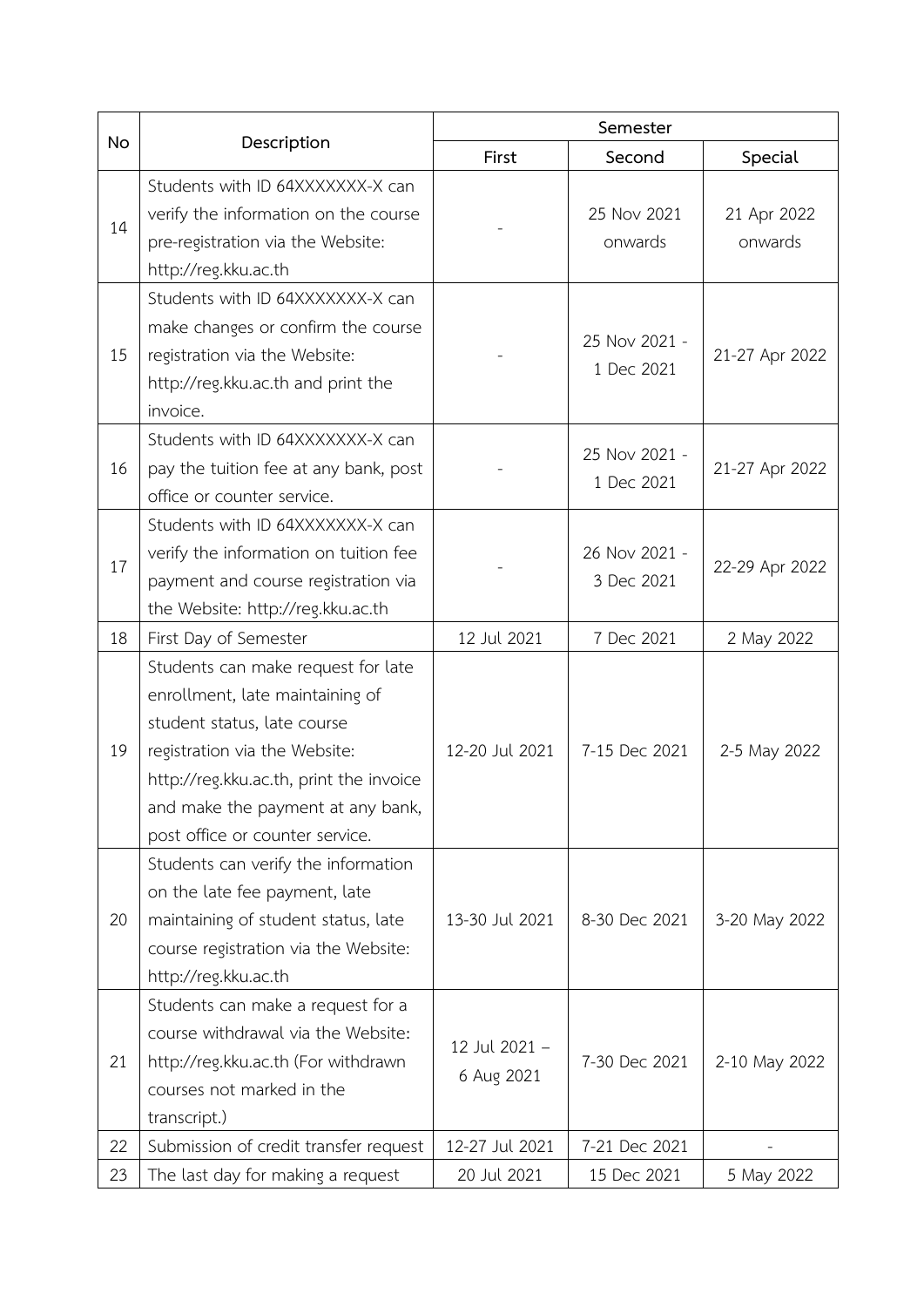| <b>No</b> | Description                           | Semester                                                                                                              |               |                |
|-----------|---------------------------------------|-----------------------------------------------------------------------------------------------------------------------|---------------|----------------|
|           |                                       | First                                                                                                                 | Second        | Special        |
|           | for course opening and change of      |                                                                                                                       |               |                |
|           | course by Faculties                   |                                                                                                                       |               |                |
| 24        | The last day for making a request     |                                                                                                                       |               |                |
|           | for course cancellation by Faculties  | 6 Aug 2021                                                                                                            | 30 Dec 2021   | 20 May 2022    |
|           | Students can make a request for a     |                                                                                                                       |               |                |
|           | course withdrawal at the Bureau of    |                                                                                                                       |               |                |
| 25        | Academic Administration and           | 9 Aug 2021 -                                                                                                          |               | 11-20 May      |
|           | Development (For withdrawn            | 3 Sep 2021                                                                                                            | 3-28 Jan 2022 | 2022           |
|           | courses marked "W" in the             |                                                                                                                       |               |                |
|           | transcript.)                          |                                                                                                                       |               |                |
| 26        | "Wai Kru" Day                         |                                                                                                                       |               |                |
|           | (Day of Paying Respect to Teachers)   | (** Amended in accordance with KKU Announcement No. 563/2021<br>26 Aug 2021<br>regarding the change of "Wai Kru" Day) |               |                |
|           | Announcement of the list of           |                                                                                                                       |               |                |
|           | dismissal cases (students who are     |                                                                                                                       | 14 Jan 2022   |                |
| 27        | not on academic leave and do not      | 20 Aug 2021                                                                                                           |               |                |
|           | enroll or register for the course)    |                                                                                                                       |               |                |
| 28        | University Inauguration Day           |                                                                                                                       | 25 Jan 2022   |                |
|           | Midterm Examination                   | 6-10 Sep 2021                                                                                                         | $31$ Jan $-$  |                |
| 29        |                                       |                                                                                                                       | 4 Feb 2022    |                |
| 30        | Submission of graduation request via  |                                                                                                                       | 1-25 Feb 2022 | 2-27 May 2022  |
|           | the Website: http://reg.kku.ac.th     | 1-24 Sep 2021                                                                                                         |               |                |
| 31        | Student Concluding Day                | Depends on the Faculty                                                                                                |               |                |
| 32        | Loy Krathong Festival 2021            | 19 Nov 2021                                                                                                           |               |                |
|           | Deadline for submission of a request  |                                                                                                                       |               |                |
| 33        | for academic leave                    | 22 Oct 2021                                                                                                           | 18 Mar 2022   | 27 May 2022    |
| 34        | End of all program courses            | 7 Nov 2021                                                                                                            | 3 Apr 2022    | 12 Jun 2022    |
|           | Final Examination                     |                                                                                                                       |               |                |
| 35        | (including weekends)                  | 8-27 Nov 2021                                                                                                         | 4-25 Apr 2022 | 13-15 Jun 2022 |
| 36        | End of Semester                       | 28 Nov 2021                                                                                                           | 26 Apr 2022   | 16 Jun 2022    |
|           | Deadline for grade submission by      |                                                                                                                       |               |                |
| 37        | Faculties to the Bureau of Academic   | 3 Dec 2021                                                                                                            | 2 May 2022    | 24 Jun 2022    |
|           | Administration and Development        |                                                                                                                       |               |                |
| 38        | The last day of grade assignment for  | 26 Nov 2021                                                                                                           |               |                |
|           | an incomplete case (Grade I), for the |                                                                                                                       |               |                |
|           | second semester and special           |                                                                                                                       |               |                |
|           | semester of the Academic Year 2020    |                                                                                                                       |               |                |